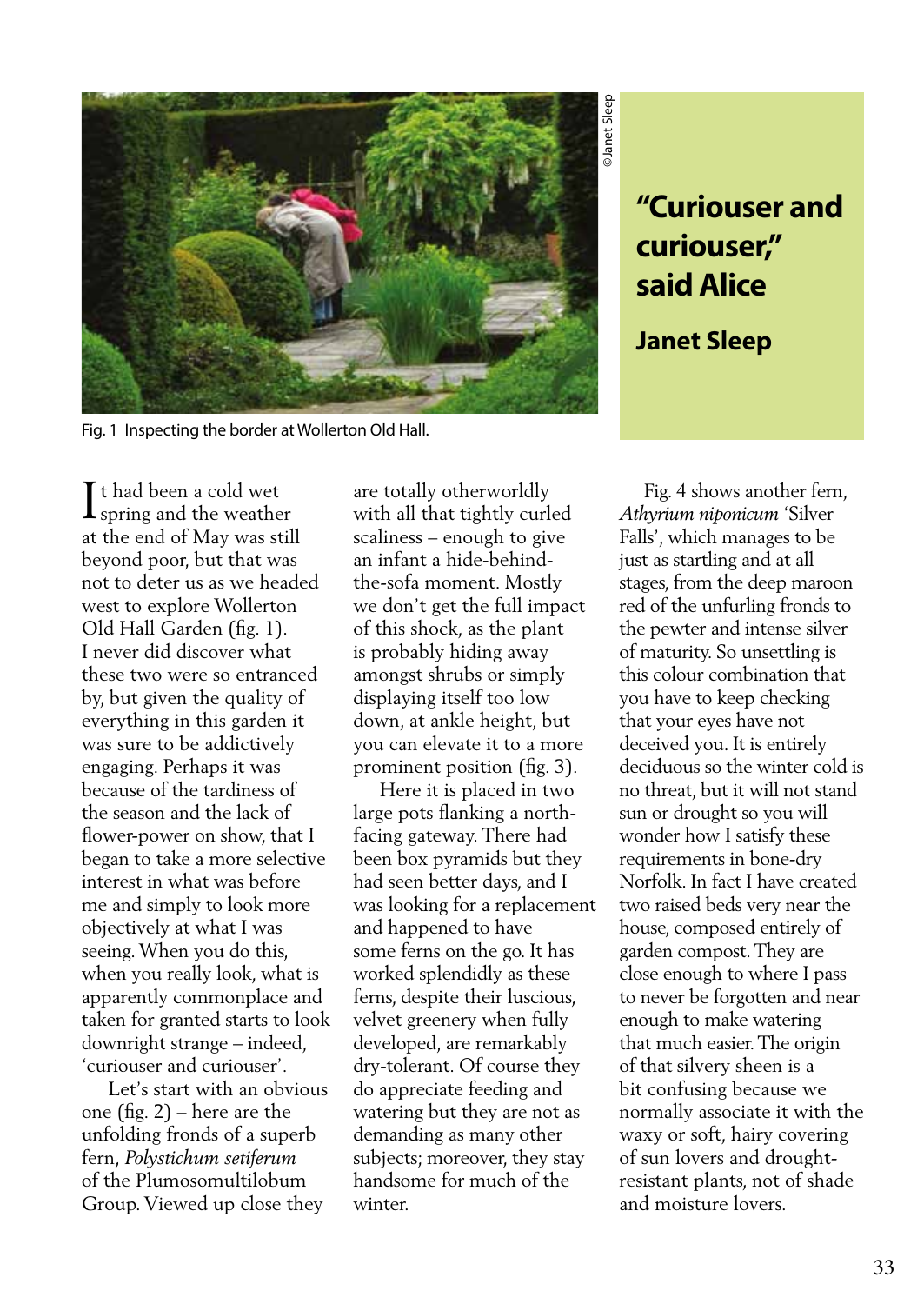

Fig. 2 *Polystichum setiferum* Plumosomultilobum Group growing in a large pot, the better to alarm you with its scaly crosiers.

**DJanet Sleep** ©Janet Sleep



Fig. 3 North-facing gateway with two ferns in flanking pots – almost trouble-free gardening.

The good point is that, unlike hostas, athyriums seem to be ignored by slugs and snails – well, you have to win some of the time.

 If it were not for the little blue *Anemone blanda* in Beth Chatto's Garden (fig. 5), you might think that you had been dropped on to some alien planet. The

emerging leaves of *Bergenia*  'Wintermärchen' and iris spears look starkly different, as if some vaguely malign force were at work deep underground to produce this livid irruption. I think this is Tate Modern stuff rather than the National Gallery. This little bergenia is built on more delicate

lines than others, and twists its leaves obligingly so that you can see the coloured reverse. Eventually there are deep rosy blooms at about 30cms, but my feeling is that they would spoil the effect – much too civilised. Grown like this in air, sun and relatively poor soil, it will never get big and ungainly. Indeed many of this genus would do equally well with these conditions – and isn't the little anemone liking it too. Perhaps we should all bring it out from the crowded and half-shady borders where we expect it to excel. As a matter of fact I have a not very secret passion for bergenias: they are much misunderstood – Christopher Lloyd was rude about them in his time – but I expect that puts them in good company.

 If you like irruptions of the more explosive kind then you will adore *Pennisetum macrourum* (fig. 6), shown here growing in latest October on a dry bank at Gravetye Manor in Sussex. Normally you would see it grown rather too well and too tall and peeping out from the back of a well-filled border. But how brilliant to take this plant, starve it a bit to toughen it up, and grow it in a front-of-house position. It's an animal that has escaped from the zoo, it seems, but not to worry, it is a sheep in wolf's clothing, not a thug at all. The sweet little aster growing close by is perfectly safe.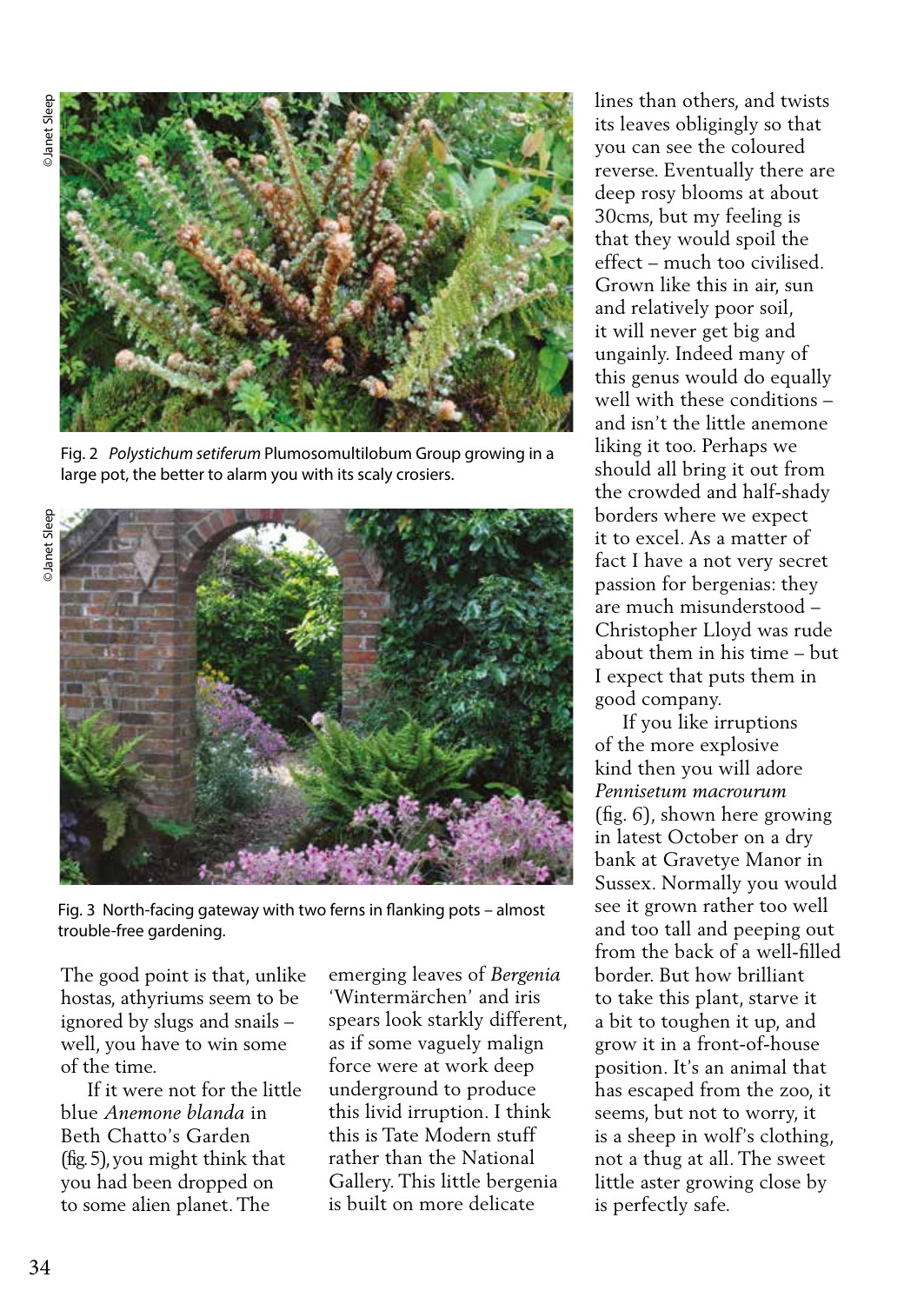Another plant that does an end-of-season explosion is *Kniphofia rooperi* (fig. 7), here in the sunken garden at Great Dixter. The emerging flower stems look as if they have evil intent and the fully formed blooms, of such distinctive shape with their club-like medusa heads, are constructed as if to intimidate and amaze. It will perform in September in the soft south, but I have seen it in full fig at the end of October looming out of the mists on a hillside in Shropshire. Now that did look startling. To get the full impact you have to take out the whole of the spent stems as they go over: you do not want any hint of fragility to spoil the belligerent effect. All kniphofias benefit from good soil and enough moisture in summer and, though the winter foliage can look rather straggly, it is best to keep it intact to protect the crown; the leaves may be shortened by half in the spring, when a

 By the time we have reached the end of October, little is expected of most gardens. Not so at Gravetye Manor where the show must go on. Fig. 8 shows what can be achieved with the help of annuals and halfhardies, but the star here is the strange and wonderful hardy perennial, *Euphorbia palustris*, which is giving a last hurrah by colouring deeply into yellow, pink and orange and doing its best to look like something out of a tropical aquarium. Now it must be

general tidy up is in order.



Fig. 4 *Athyrium niponicum* 'Silver Falls', an elegant if startling fern for moistish shade in leafy soil.

noted that to achieve this brilliant effect some planning has been called for, as also some serious restraint. First, it likes rather moist soil and it is not getting that here, merely good soil with plenty of heart. It is also getting a baking, front-ofborder position. All this contributes just enough stress to encourage the plant to colour nicely. Treated too well, it would probably never colour at all. Also, note, no staking or propping has been done of all that lavish extension growth and it has been allowed to lean, loll and writhe over a wide area. You would have to allow for that by planting only early bulbs and the like in the near vicinity. Imagine the scene if this plant had been carefully staked and straitjacketed – all that other-worldly effect would evaporate in an instant.

Fig. 5 A scene in Beth Chatto's early April garden where *Bergenia* 'Wintermärchen', some early irises and *Anemone blanda* are taking centre stage.



Fig. 6 *Pennisetum macrourum* at Gravetye Manor in very late October.

©Janet Sleepanet Sle

©Janet Sleep

Janet Slee